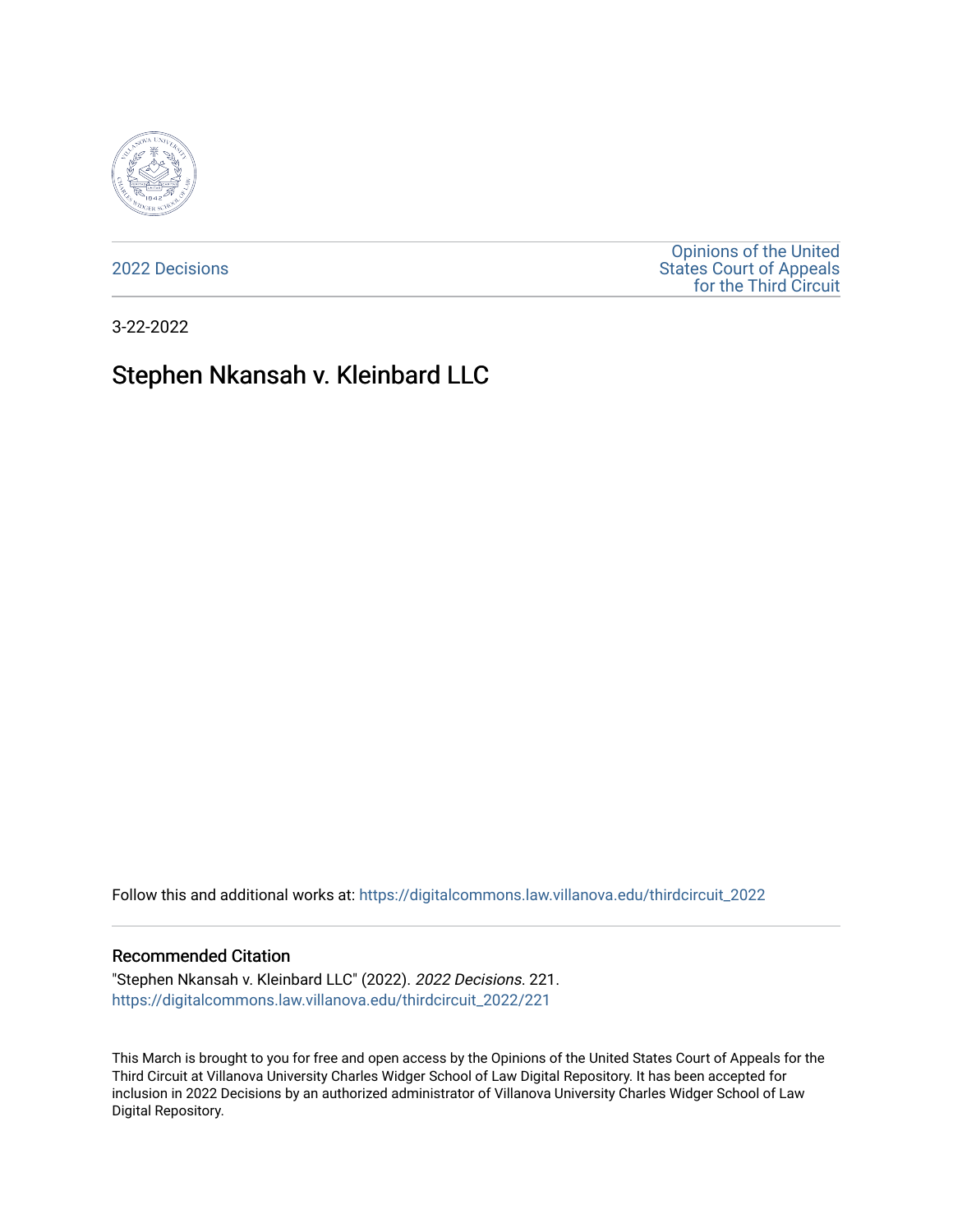## **NOT PRECEDENTIAL**

## UNITED STATES COURT OF APPEALS FOR THE THIRD CIRCUIT

\_\_\_\_\_\_\_\_\_\_\_\_\_\_

## No. 21-1774 \_\_\_\_\_\_\_\_\_\_\_\_\_\_

## STEPHEN NKANSAH, Appellant

v.

# KLEINBARD LLC; EDWARD M. DUNHAM, JR.; ERIC J. SCHREINER \_\_\_\_\_\_\_\_\_\_\_\_\_\_

APPEAL FROM THE UNITED STATES DISTRICT COURT FOR THE EASTERN DISTRICT OF PENNSYLVANIA (Civ. No. 2-19-cv-04472) U.S. District Judge: Honorable Timothy J. Savage

> Argued on February 11, 2022 \_\_\_\_\_\_\_\_\_\_\_\_\_\_

\_\_\_\_\_\_\_\_\_\_\_\_\_\_

Before: GREENAWAY, JR., SCIRICA, and COWEN, *Circuit Judges*,

(Opinion Filed: March 22, 2022)

Alan L. Frank [**ARGUED**] Samantha A. Millrood Alan L. Frank Law Associates 135 Old York Road Jenkintown, PA 19046 *Attorneys for Plaintiff – Appellant*

Jeffrey B. McCarron [**ARGUED**] Swartz Campbell One Liberty Place 1650 Market Street, 38th Floor Philadelphia, PA 19103 *Attorney for Defendants – Appellees*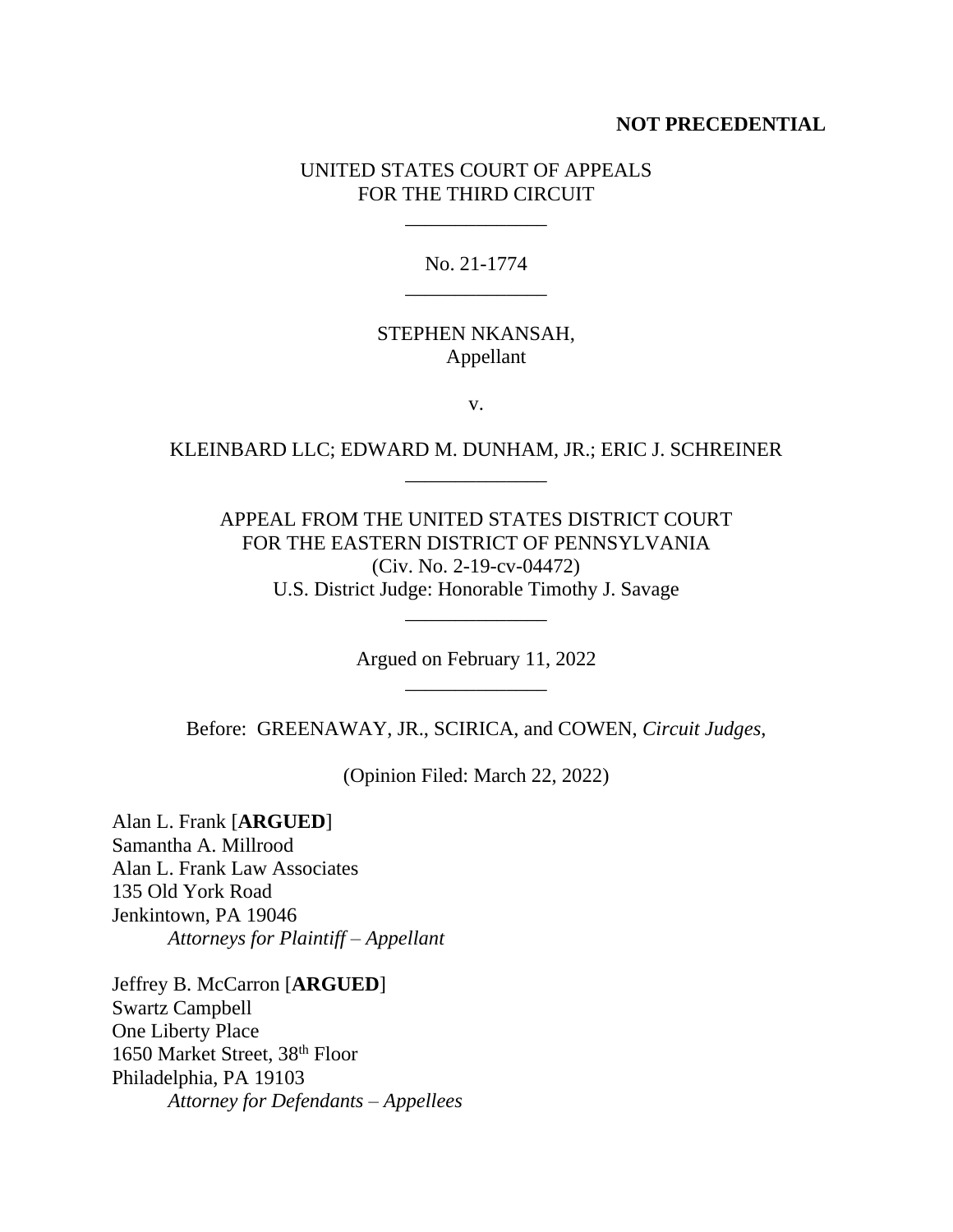# OPINION \_\_\_\_\_\_\_\_\_\_\_\_\_\_

\_\_\_\_\_\_\_\_\_\_\_\_\_

### GREENAWAY, JR., *Circuit Judge*.

This suit has a complicated history. A business deal that allegedly went wrong. Was the Appellant's investment put where it should have been? No matter. Appellant now seeks a reversal of fortune. Now he presses his claim that his attorneys engaged in legal malpractice because he lost below.

Stephen Nkansah ("Appellant") commenced this suit against Kleinbard LLC, Edward M. Dunham, Jr., and Eric J. Schreiner (collectively, "Appellees"). Appellant alleged a legal malpractice claim based on Appellees' representation of him in an underlying action involving fraud claims (the "Underlying Action"). Appellees filed a motion for summary judgment on the legal malpractice claim, arguing that Appellant had not proven that he would have prevailed in the Underlying Action.

Following briefing on the summary judgment motion, Appellant filed a Rule 44.1 motion pursuant to the Federal Rules of Civil Procedure. He asserted that the District Court should apply implied confessions under Colombian law to its analysis. The

This disposition is not an opinion of the full Court and, pursuant to I.O.P. 5.7, does not constitute binding precedent.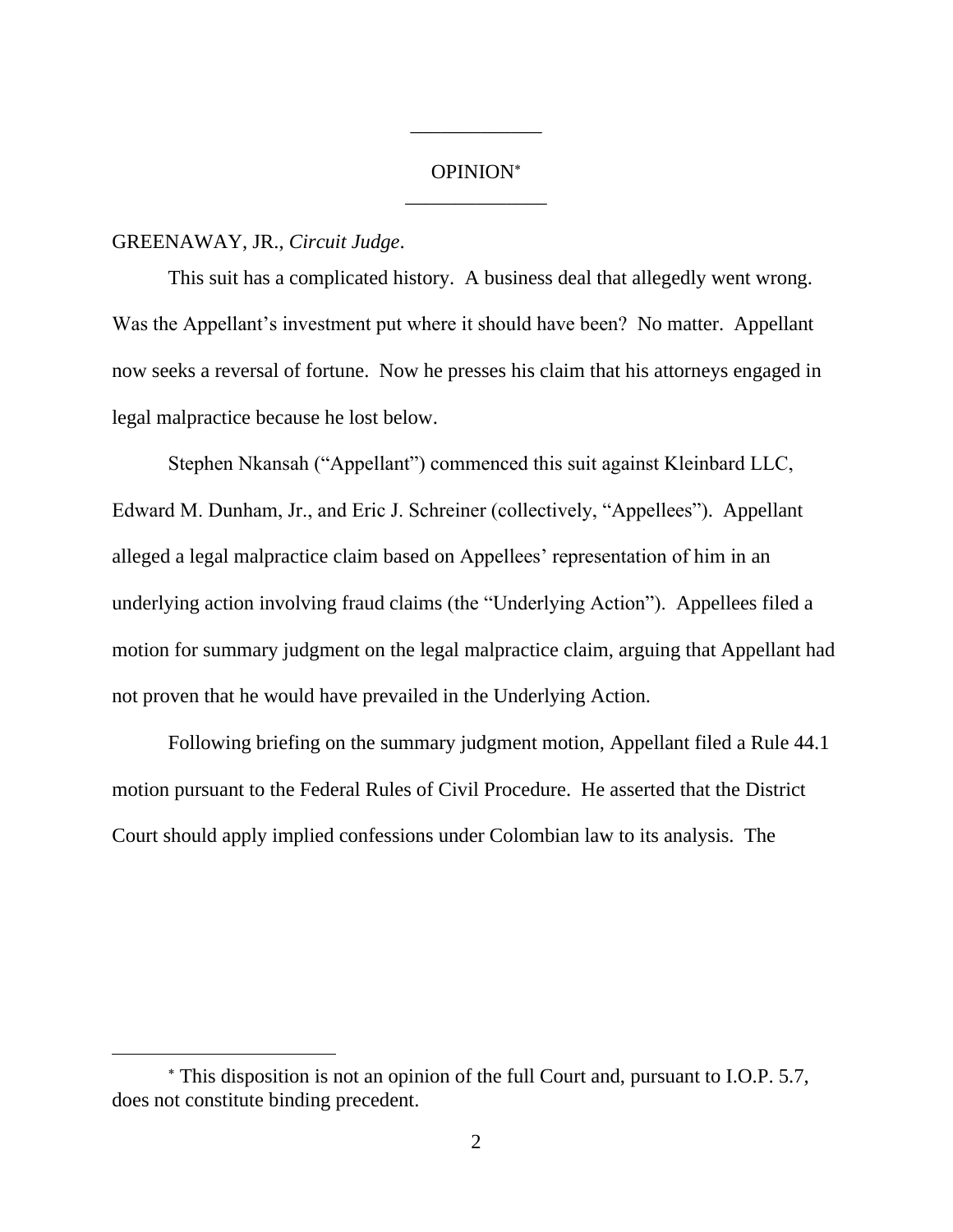District Court disagreed and denied Appellant's motion. It also granted summary judgment in Appellees' favor.

We will affirm the District Court's rulings. Appellees' motion for summary judgment was correctly granted because Appellant failed to raise a genuine dispute of material fact showing that he would have prevailed on his malpractice claim. Appellant's Rule 44.1 motion similarly lacked merit.

### **I. BACKGROUND**

#### A. Underlying Action

Appellees represented Appellant in the Underlying Action, *Nkansah v. Aiyegbusi et al.*, (E.D.Pa. No. 16-00587), against Dotun Aiyegbusi, Byron Drayton, Robert Towns, and Robert Lee Williams (collectively, the "Underlying Defendants") in federal court before Judge Pratter (the "Underlying District Court"). Appellant alleged that the Underlying Defendants committed fraud in connection with his investment in Wazzoo Juices, a Colombian beverage company. Specifically, he alleged Underlying Defendants Towns, Aiyegbusi, and Drayton fraudulently used money he gave them that was intended as an investment in Wazzoo Juices for a related company named Wazzoo Beverages. In the alternative, Nkansah alleged that they knew about the misappropriation of his funds and failed to inform him.

The Underlying Defendants moved for summary judgment. In a Rule 56(d) supplemental response opposing summary judgment, Appellant, through Appellees as counsel, asked the Underlying District Court to defer ruling on the summary judgment motion so that an audit of Wazoo Beverages and Wazoo Juices could be conducted to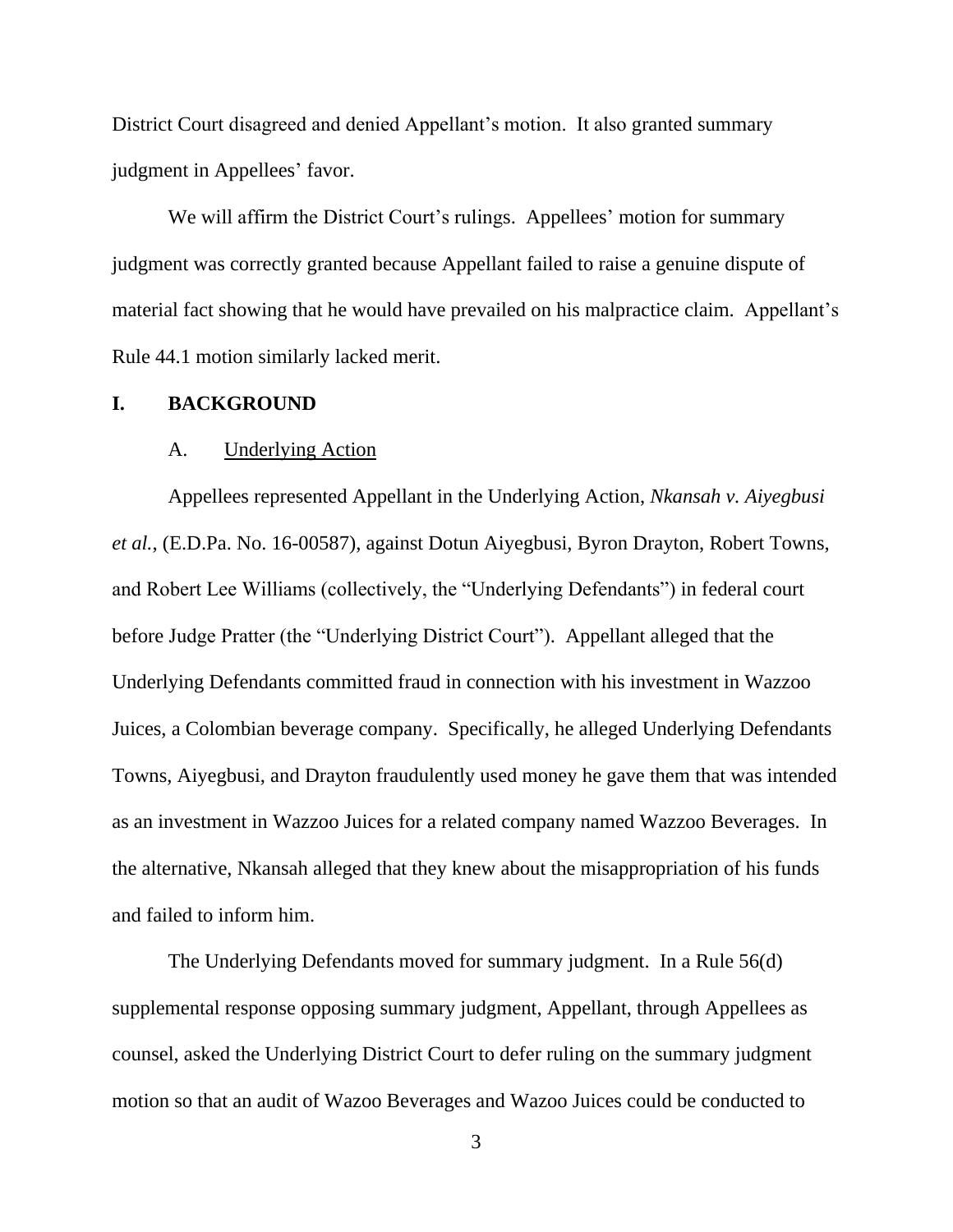obtain financial documents showing how Appellant's money was spent. Although Appellees had requested financial documents from Underlying Defendant Towns, Towns had refused to produce any responsive documents and claimed he did not have them in his possession. And after Towns refused, Appellees did not file a motion to compel production of the documents or attempt to issue subpoenas to obtain the documents from the companies themselves.

The Underlying District Court found that

Because [Appellant] did not wish to comply with certain governmental requirements for wiring money to invest in Colombian businesses, he could not wire the money directly to Wazzoo Juices. So, instead, on one occasion, he wired money to Dotun Aiyegbusi, another investor in Wazzoo Juices and Wazzoo Beverages. Mr. Aiyegbusi then immediately re-wired the money to Wazzoo Juices. On two other occasions, Mr. Nkansah asked Mr. Drayton to wire money to Wazzoo Beverages to be transferred to Wazoo [sic] Juices, and Mr. Drayton obliged. Mr. Nkansah also indirectly provided money to Wazzoo Juices by, for instance, retaining a British firm, Venner Shipley, to file the Wazzoo Juices trademark in Europe and by paying for the design for Wazzoo Juices' website. Throughout this period, Mr. Nkansah was in constant contact with Mr. Towns.

JA52-53. The Underlying District Court then rejected Appellant's request to conduct the audit, finding that Appellant "fail[ed] to demonstrate that Mr. Towns, the individual, ha<sup>[d]</sup> custody or control over the documents in question" and that Appellant's "lack of diligence in seeking this discovery before the eleventh hour of this litigation . . . doom[ed]" the request. JA59.

The Underlying District Court similarly rejected Appellant's argument that there was a genuine dispute of material fact concerning the fraud claim. It characterized as ambiguous deposition testimony, indicating that "if [Mr. Towns used Juices money for Beverages], [it was] only \$15,000." JA57. The Underlying District Court reasoned that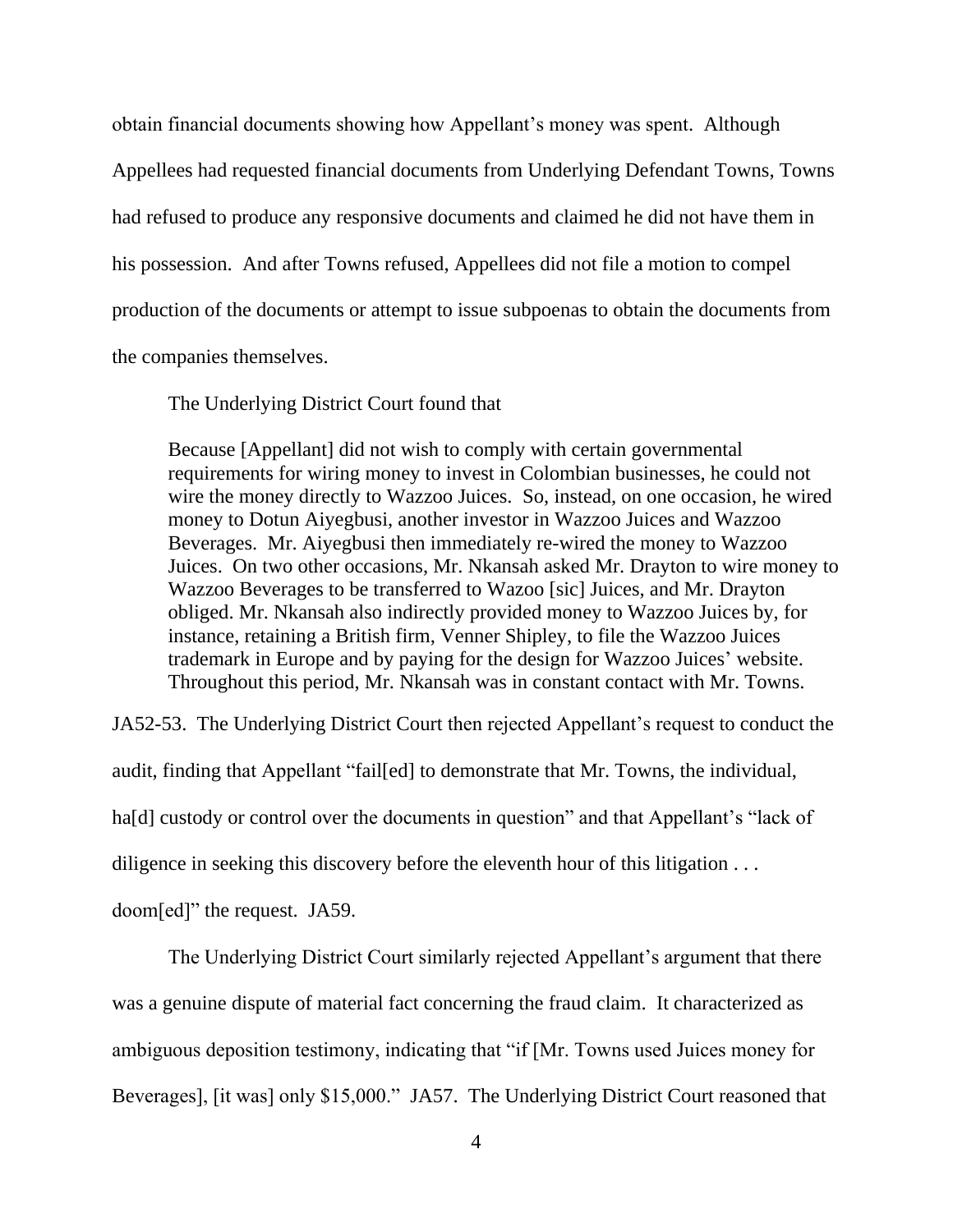this equivocal statement coupled with the fact that Appellant had not received the financial documents he requested did not raise genuine disputes of material fact. *Id.*

## B. Colombian Proceedings

Following the grant of summary judgment in the Underlying Defendants' favor, Appellant retained a Colombian law firm to obtain financial documents supporting his assertion that the invested funds were not deposited in the appropriate accounts. The Thirteenth Civil Circuit Court of Medellín held a hearing concerning the documents on August 3, 2018. The Underlying Defendants did not appear; however, a representative of Wazzoo Beverages and Wazzoo Juices, Jorge Restrepo, was present. During the hearing, Restrepo testified that the money Appellant had invested "may have entered the BEVERAGES account," but that it was nevertheless used as directed by Appellant— (*i.e.*, the invested funds ended up in the Juices account). JA304-05. Ultimately, however, Restrepo did not provide any financial records from Wazzoo Beverages or Wazzoo Juices corroborating his testimony.

#### C. The Instant Case

Undeterred, Appellant commenced the instant suit against Appellees, his attorneys in the underlying action, bringing claims for breach of contract, breach of fiduciary duty, and legal malpractice. Subsequently, Appellees filed a motion to dismiss, which resulted in a dismissal of Appellant's breach of contract and breach of fiduciary duty claims.<sup>1</sup>

 $<sup>1</sup>$  The District Court concluded that Appellant's breach of contract claim was really a</sup> legal malpractice claim. *See* 2:19-cv-04472, ECF 32 at 10. In addition, it concluded that Appellant failed to establish breach of fiduciary duty because Appellant had not alleged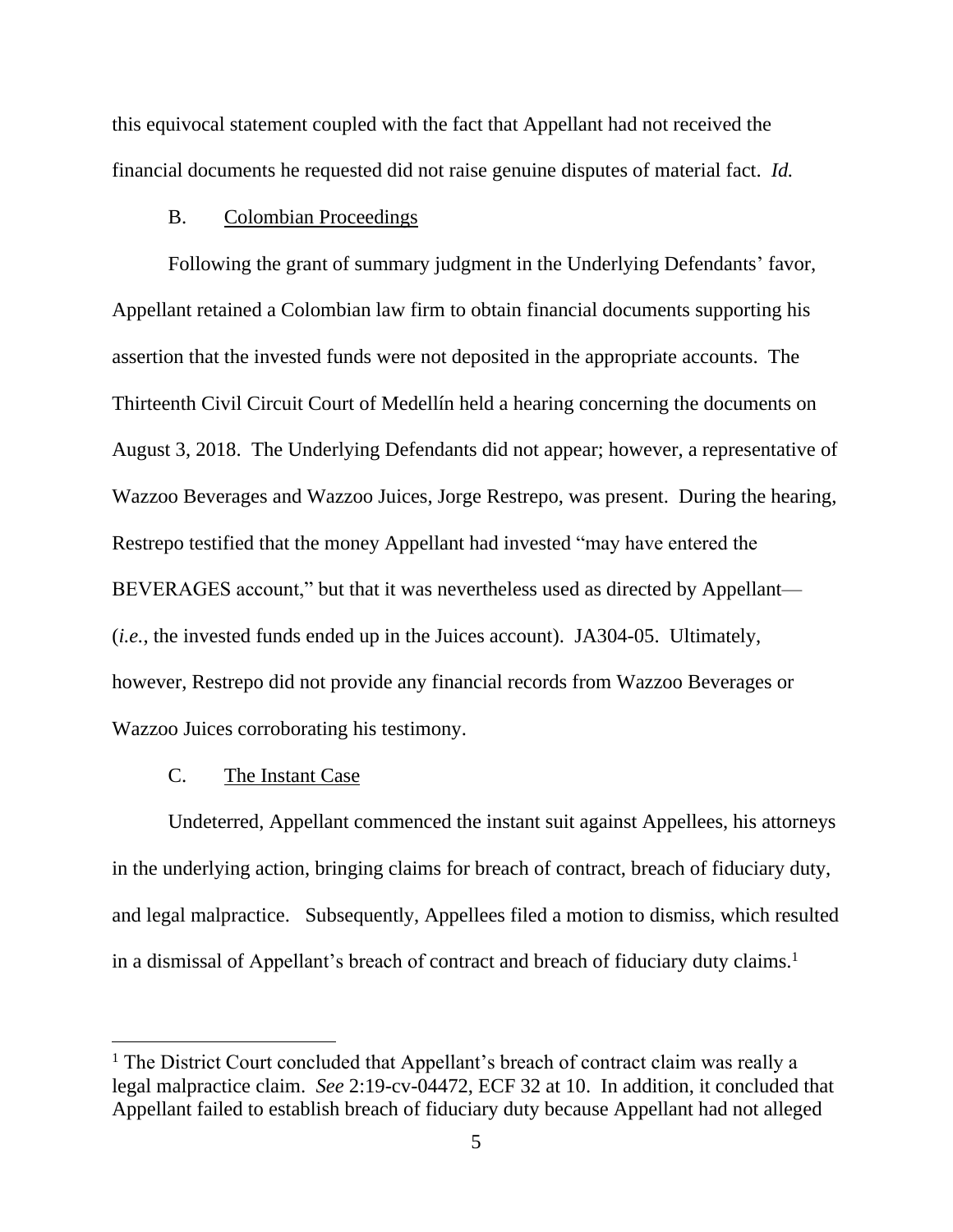With only the legal malpractice claim remaining, Appellees then filed a summary judgment motion, arguing that Appellant had not established actual loss. **JA3.** In other words, he had not proven that he would have prevailed in his Underlying Action as required by Pennsylvania law.

Following briefing on the summary judgment motion, Appellant filed a Rule 44.1 motion, which argued that implied confessions pursuant to Colombian law applied to this case.<sup>2</sup> Specifically, the Rule 44.1 motion was accompanied by a declaration from Juan Felipe Morales Acosta (the "Acosta Declaration"), a Colombian attorney. The Acosta Declaration explained that "the unjustified non-attendance of the requested party to the interrogatory hearing, his/her reluctance to answer the assertive (yes/no) questions posed, or his/her evasive answers, have the effects of an implied confession of the facts that are subject to be confessed." JA226. Thus, Acosta concluded that because the Underlying Defendants "did not attend and did not justify their non-attendance . . . such defendant[s] implicitly confessed the facts" indicating that they defrauded Appellant. JA229-30, 312- 318. Appellant in turn argued that these implied confessions were sufficient to prove that he would have prevailed in the Underlying Action; as such, summary judgment was not appropriate.

bad faith, rather his allegations simply supported an inference that the defendants breached their duty of care. *Id.* at 14.

<sup>2</sup> Rule 44.1 permits parties to raise an issue of foreign law and allows district courts to make a determination of foreign law. *See* infra at 12-13.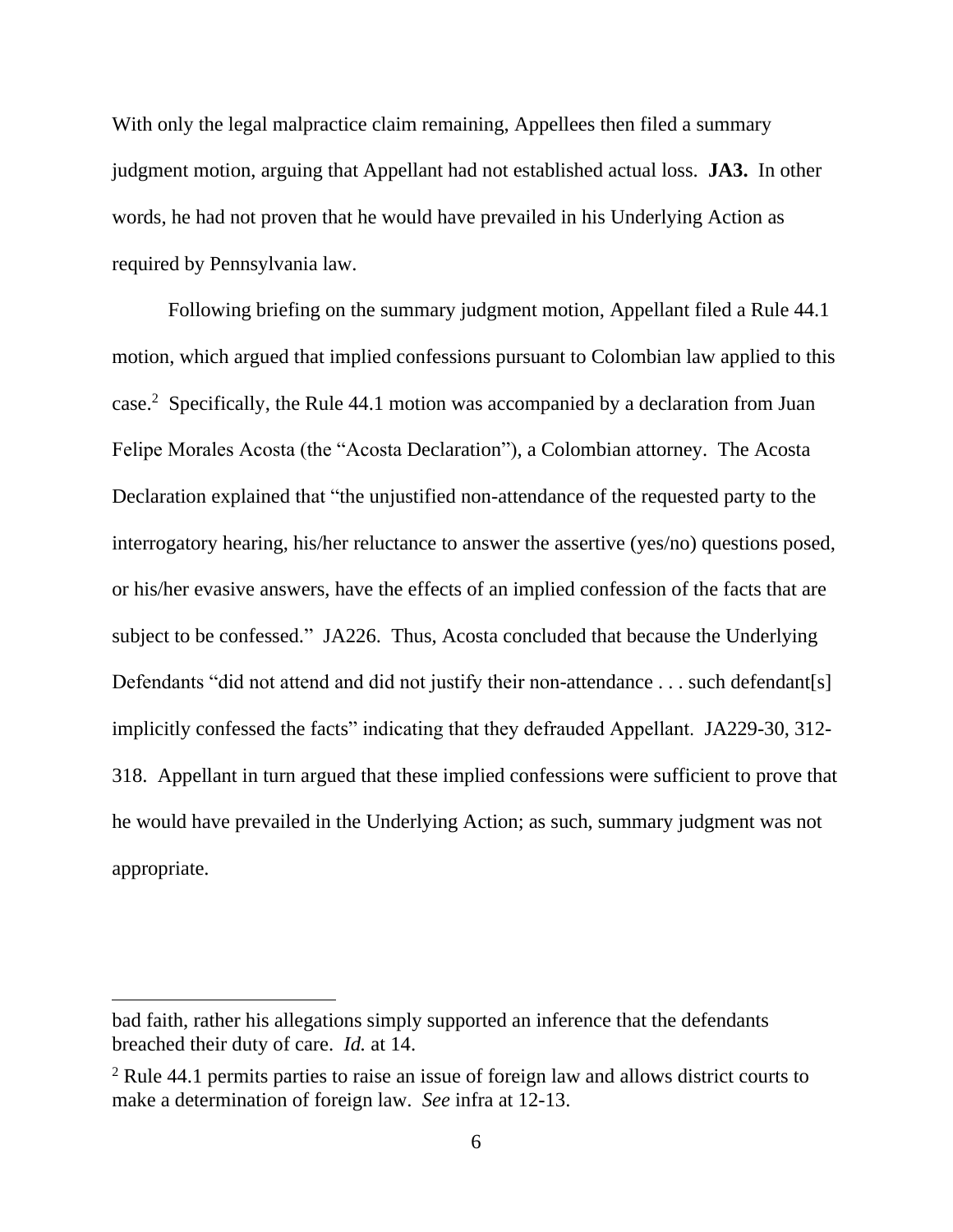At oral argument before the District Court, Appellant made two additional arguments. He argued that previously produced wire transfers proved his fraud claims because they showed some of his funds were deposited into a Wazzoo Beverages bank account. He also asserted that previously produced email evidence showed that Underlying Defendant Towns had possession of Wazzoo Beverages and Wazzoo Juices financial documents and therefore, Appellees should have moved to compel production of those documents. Had Appellees done so, Appellant contends he would have been entitled to an adverse inference because Underlying Defendant Towns had refused to produce those documents in the Underlying Action.

The District Court first denied Appellant's Rule 44.1 motion, concluding that it impermissibly sought to make factual determinations, not substantive determinations of foreign law as is permissible under Rule 44.1. The District Court then granted summary judgment in Appellees' favor. It reasoned that Appellant could not prove that he would have prevailed in the Underlying Action because: (1) testimony in the Colombian proceeding showed Appellant was not a record shareholder; (2) Restrepo testified that though Appellant's money was initially deposited into the Wazzoo Beverages account, it was invested as per Appellant's instructions; (3) Appellant's wire transfer evidence did not dispute Restrepo's testimony that the funds were used for their intended purpose; and (4) Appellant's expert witness, Kenneth J. Zoldan's, Esq., testified Appellant could have won his case, not that he would have. Appellant timely appealed.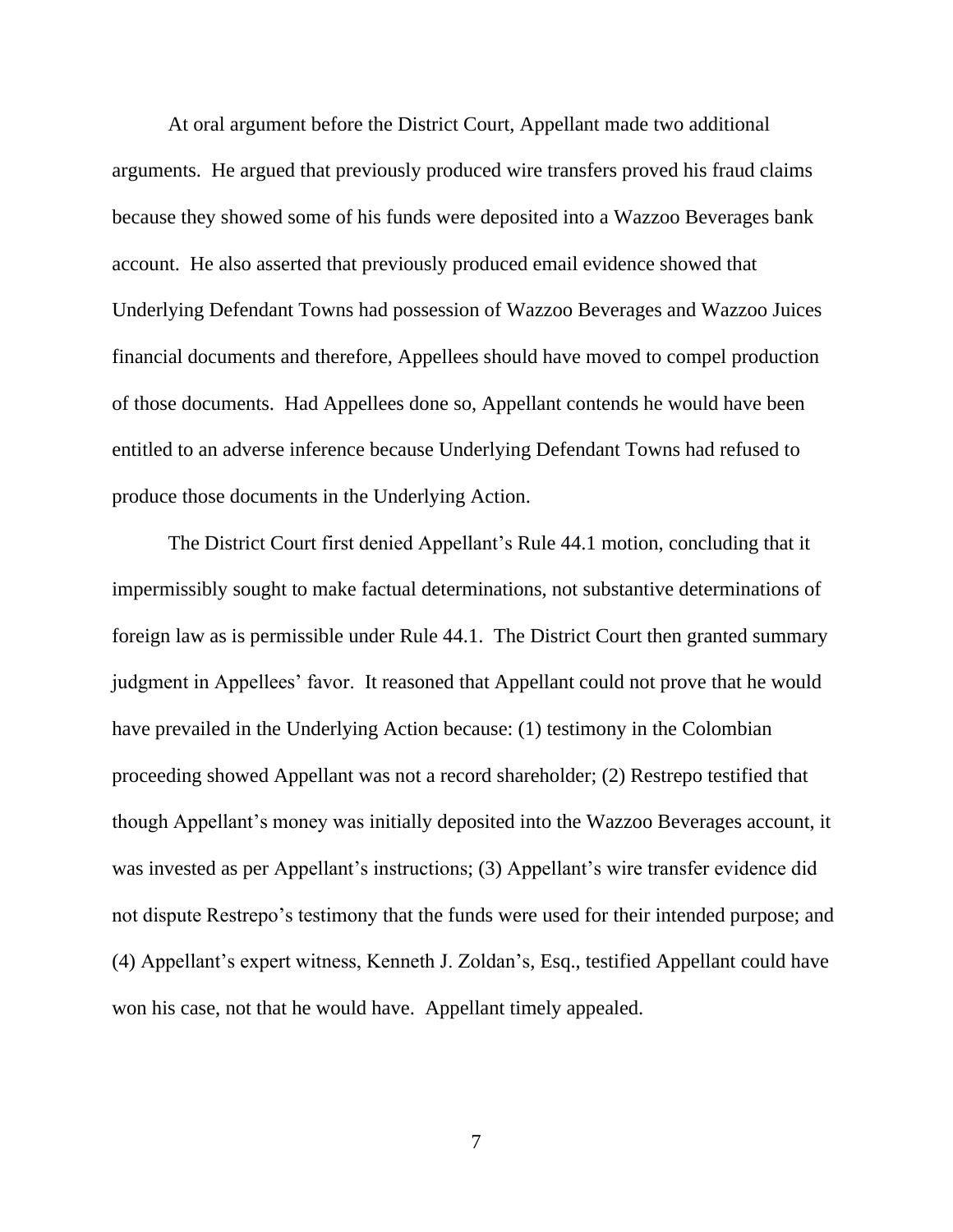### **II. JURISDICTION AND STANDARD OF REVIEW**

The District Court had jurisdiction pursuant to 28 U.S.C. § 1332. We have jurisdiction pursuant to 28 U.S.C. § 1291.

We conduct plenary review of a district court's grant of summary judgment. *Goldenstein v. Repossessors Inc.*, 815 F.3d 142, 146 (3d Cir. 2016). "The court shall grant summary judgment if the movant shows that there is no genuine dispute as to any material fact and the movant is entitled to judgment as a matter of law." Fed. R. Civ. P. 56(a). We draw all reasonable inferences from the record in favor of the nonmoving party. *MBIA Ins. Corp. v. Royal Indem. Co.*, 426 F.3d 204, 209 (3d Cir. 2005). We also conduct plenary review of a district court's denial of a Rule 44.1 motion. *See Hay Grp. Mgmt., Inc. v. Schneider*, 965 F.3d 244, 249 (3d Cir. 2020).

#### **III. DISCUSSION**

Under Pennsylvania law, to prevail on a legal malpractice claim, a plaintiff must prove that "he had a viable cause of action against the party he wished to sue in the underlying case and that the attorney he hired was negligent in prosecuting or defending that underlying case (often referred to a[s] proving a 'case within a case')." *Poole v. W.C.A.B. Warehouse Club, Inc.*, 810 A.2d 1182, 1184 (Pa. 2002) (quoting *Kituskie v. Corbman*, 714 A.2d 1027, 1030 (Pa. 1998)). Put differently, a plaintiff must establish three elements: (1) the attorney owed the plaintiff a duty; (2) the attorney failed to exercise ordinary skill and knowledge; and (3) the plaintiff suffered actual loss as a result of the attorney's negligence. *Kituskie*, 714 A.2d at 1030. Expert testimony is required "to establish the standard of care . . . where it would help the finder of fact understand an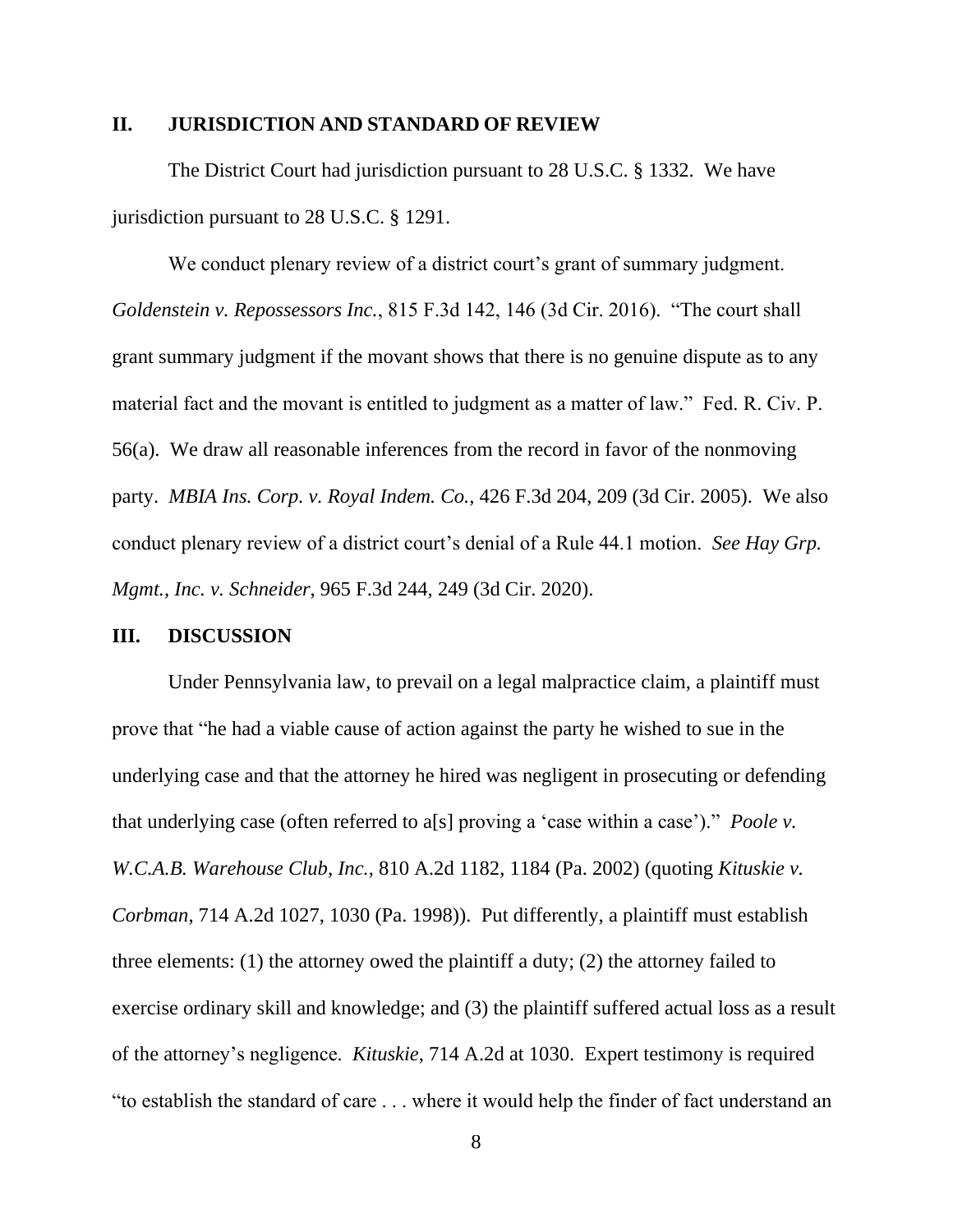issue that is beyond the knowledge of the average person." *Rizzo v. Haines*, 555 A.2d 58, 66 (Pa. 1989) (citation omitted).

The Supreme Court of Pennsylvania has held that actual loss is a threshold issue and "an essential element to this cause of action." *Kituskie*, 714 A.2d at 1030. To satisfy this element, a plaintiff must "establish by a preponderance of the evidence that he would have recovered a judgment in the underlying action." *Id.* Actual loss, accordingly, cannot be satisfied by speculative or remote harm, but a plaintiff need not precisely calculate the value of their damages. *Id.* "It is only after the plaintiff proves he would have recovered a judgment in the underlying action that the plaintiff can then proceed with proof that the attorney he engaged to prosecute or defend the underlying action was negligent" and that such "negligence was the proximate cause of the plaintiff's loss."*Id.* 

In the Underlying Action, Appellant alleged that the Underlying Defendants fraudulently used money that was intended to be invested in Wazzoo Juices for Wazzoo Beverages or that they knew about the misappropriation of these funds and failed to inform him. The Underlying District Court concluded that Appellant had not established a material misrepresentation—the first element of fraud under Pennsylvania law<sup>3</sup> because he had not offered sufficient evidence to show that his money was used for

<sup>3</sup> To establish fraud under Pennsylvania law, "a plaintiff must prove: "(1) misrepresentation of a material fact; (2) scienter; (3) intention by the declarant to induce action; (4) justifiable reliance by the party defrauded upon the misrepresentation; and (5) damage to the party defrauded as a proximate result." *Colaizzi v. Beck*, 895 A.2d 36, 39 (Pa. 2006). "The party alleging fraud in Pennsylvania has the burden of proving the same by clear and convincing evidence." *Off. of Disciplinary Couns. v. Kiesewetter*, 889 A.2d 47, 54 n.5 (Pa. 2005).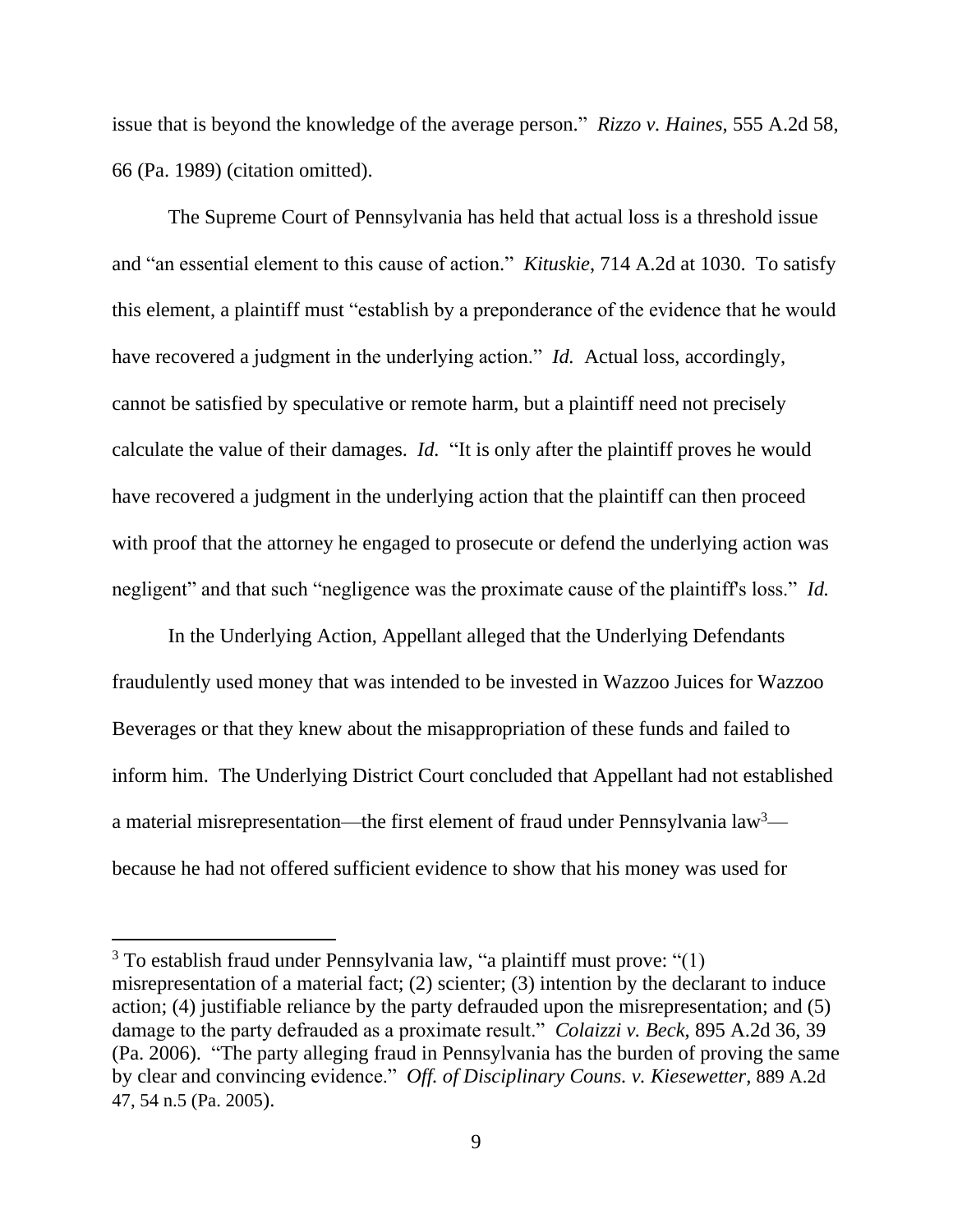anything other than Wazzoo Juices. To succeed on his legal malpractice claim, then, Appellant must establish by a preponderance of the evidence that but for Appellees' purported negligence, he would have been able to offer evidence showing that his investment was not solely used for Wazzoo Juices.

Appellant first argues that Appellees should have moved to compel Underlying Defendant Towns to produce the financial records for Wazzoo Beverages and Wazzoo Juices. Since Underlying Defendant Towns had refused to produce the records in the Underlying Action, Appellant contends he would have been entitled to an adverse inference because the record contains several emails indicating that Underlying Defendant Towns had the financial documents in his possession. This argument fails because Appellant has not demonstrated that he would have prevailed on his motion to compel production from Underlying Defendant Towns, who was sued in an individual capacity as a shareholder of Wazzoo Beverages and Wazzoo Juices. Nor has he shown that prevailing on the motion would have resulted in succeeding on his fraud claim.

Second, Appellant argues that Appellees should have presented wire transfer records that demonstrate that his funds were deposited in the Wazzoo Beverages account. Given Restrepo's testimony that these funds were only temporarily deposited in the Wazzoo Beverages account, he contends that the District Court should have concluded there was a genuine dispute of material fact as to whether he would prove his case within a case. This argument likewise fails.

As an initial matter, at oral argument Appellant's counsel conceded that some of Appellant's investment was used for Wazzoo Juices. In particular, the wire transfer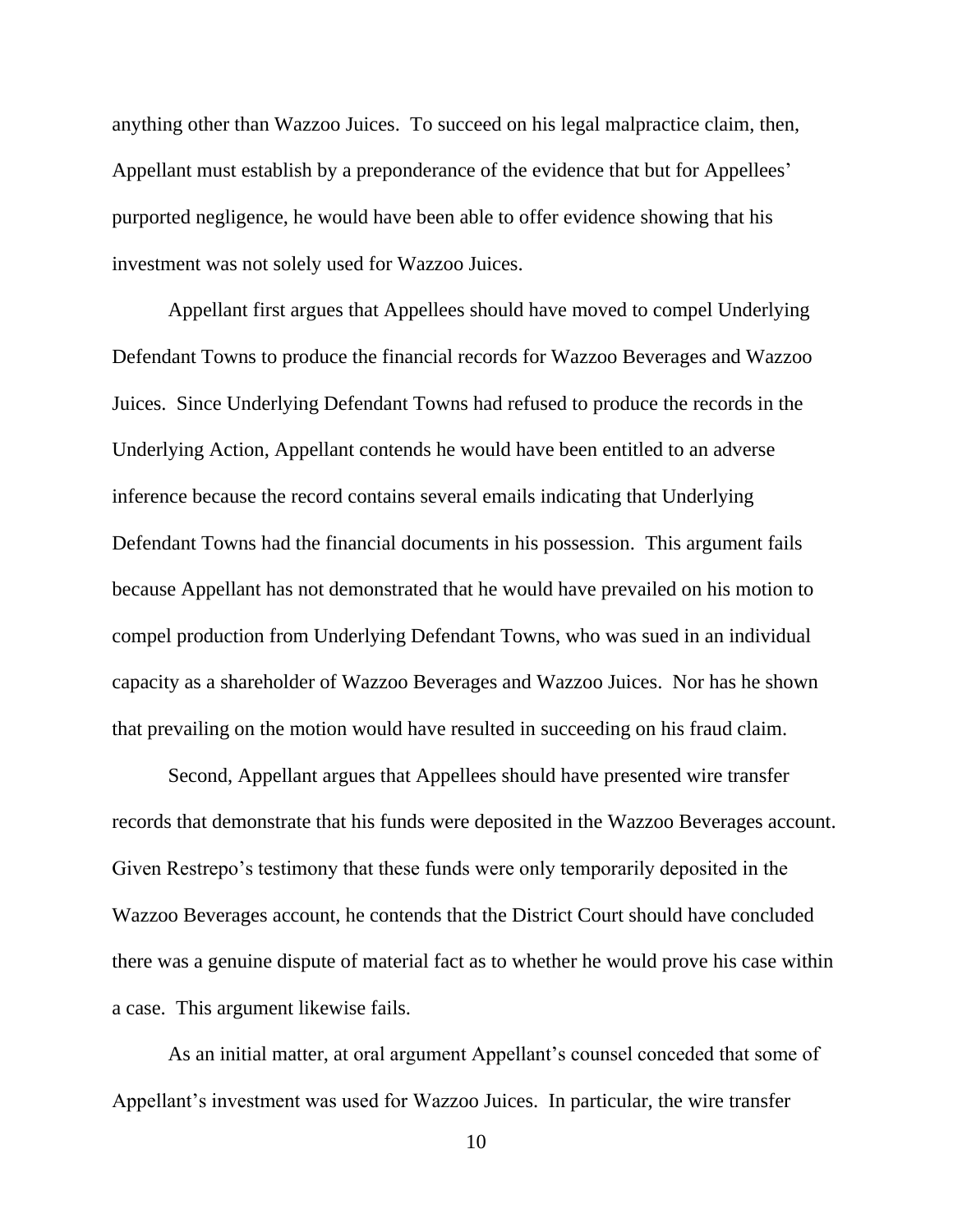evidence shows Appellant transferred \$20,100 to Underlying Defendant Aiyegbusi, who in turn transferred \$20,000 to Bancolombia, listing Wazzoo Juices as the beneficiary.<sup>4</sup> JA236-37, 243. In addition, Appellant transferred \$14,120 to Organizacion Radial and listed Wazzoo Juices Radio AD as the beneficiary. Appellant also made two transactions with third parties totaling \$4,207 for services for Wazzoo Juices—one of which was for website design and the other of which was for a trademark. JA236, JA240-41. Since \$38,327 in fact went to Wazzoo Juices, it cannot form the basis of a fraud claim.

Even if we focus on the remaining funds that Appellant initially transferred to Underlying Defendant Drayton (approximately \$70,000) there is no suggestion that the money went somewhere other than where it was supposed to go.

Concerning these remaining funds, the Underlying District Court found that "[o]n two . . . occasions, Mr. Nkansah asked Mr. Drayton to wire money to Wazzoo Beverages to be transferred to Wazoo Juices, and Mr. Drayton obliged." JA52. At oral argument, Appellant's counsel conceded that Appellant was not challenging this finding. However, even if Appellant had, his argument that the wire transfer evidence would have enabled him to prevail on his underlying fraud claim nevertheless fails. The wire transfer evidence does not show how these investment funds were spent. JA236. Thus, without more information concerning disposition of the investments that were initially transferred to Underlying Defendant Drayton, we cannot conclude that Appellant would have

<sup>&</sup>lt;sup>4</sup> The wire transfer evidence does not explain the \$100 discrepancy between these amounts.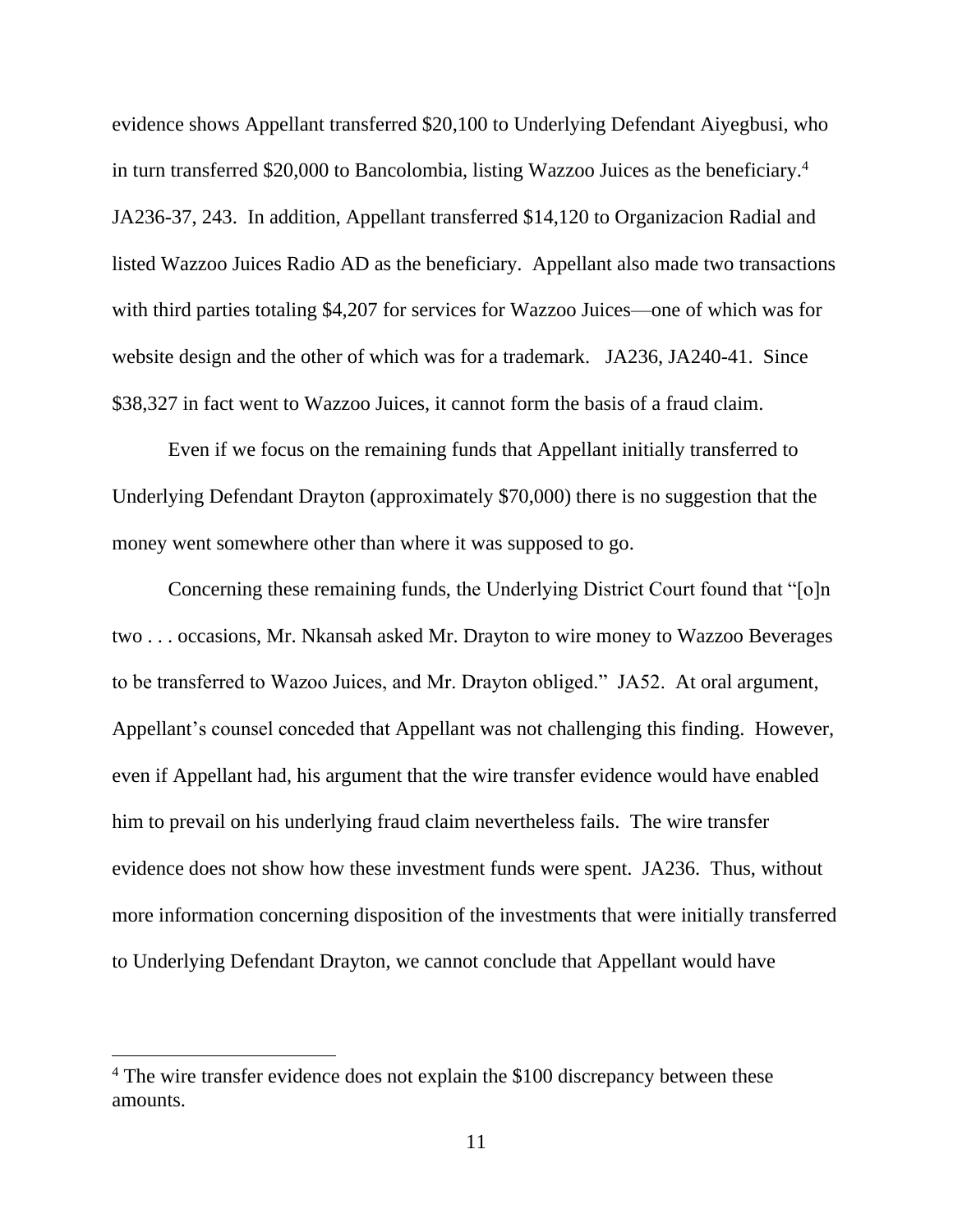prevailed on his fraud claim but for the Appellees' failure to present the wire transfer evidence to the Underlying District Court.

Third, Appellant argues that the District Court should have granted his Rule 44.1 motion and by extension, should have applied to its actual loss analysis (*i.e.*, the case within a case analysis) the implied confessions under Colombian law indicating that the Underlying Appellees had used his investments for impermissible purposes.

Pursuant to Rule 44.1 of the Federal Rules of Civil Procedure,

A party who intends to raise *an issue about a foreign country's law* must give notice by a pleading or other writing. *In determining foreign law*, the court may consider any relevant material or source, including testimony, whether or not submitted by a party or admissible under the Federal Rules of Evidence. The court's determination *must be treated as a ruling on a question of law*.

Fed. R. Civ. P. 44.1 (emphasis added). Rule 44.1 explicitly concerns determinations of

foreign law, not facts. *See id.*; *see also Bel-Ray Co. v. Chemrite (Pty) Ltd.*, 181 F.3d 435,

440 (3d Cir. 1999) ("Federal Rule of Civil Procedure 44.1 controls determinations of

foreign law in federal court." $)^5$ 

Here, neither Colombian substantive nor procedural law is at issue. Rather, this

case concerns legal malpractice and fraud claims arising under Pennsylvania law, and the

<sup>&</sup>lt;sup>5</sup> In *Bel-Ray*, we declined to apply foreign law when the party seeking its application "ha[d] not raised the issue of whether [foreign] contract law applie[d] to its claim." 181 F.3d at 341. By contrast, we have made determinations of foreign law when a party's claim depended on foreign law and foreign law was explicitly raised. *See e.g.*, *Hay Grp. Mgmt., Inc. v. Schneider*, 965 F.3d 244, 249 (3d Cir. 2020) (involving a determination on whether the plaintiff's claims were precluded by a foreign proceeding). Indeed, parsing whether a proffered document satisfies Rule 44.1 would only be necessary "[w]hen foreign law is relevant to a case instituted in a federal court." *Animal Sci. Prod., Inc. v. Hebei Welcome Pharm Co.*, 138 S. Ct. 1865, 1869 (2018).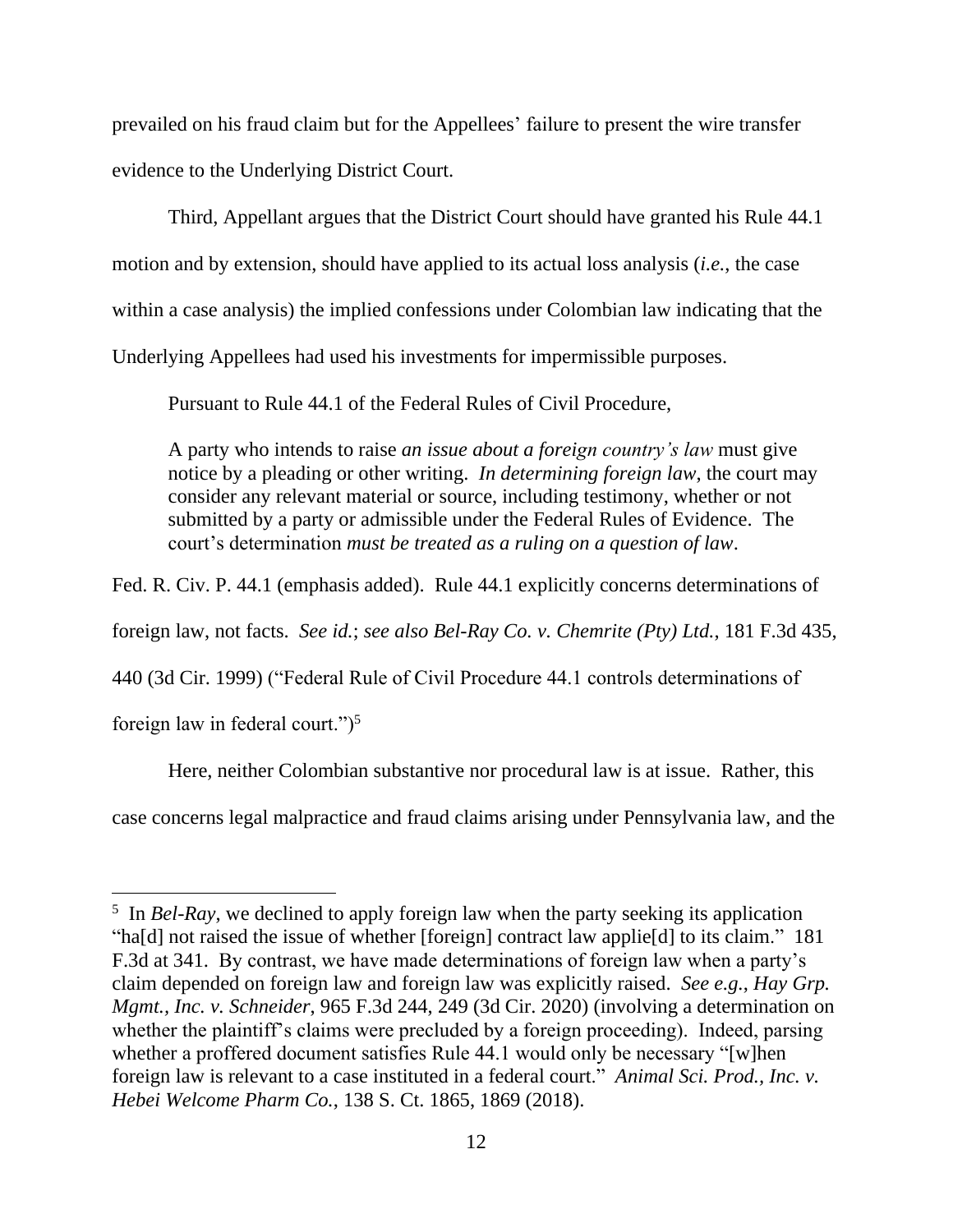Federal Rules of Civil Procedure apply. Although the Underlying Action involves foreign entities, none of the claims or defenses at issue here implicate or otherwise turn on Colombian law. There is no foreign agreement between the parties, and the production of documents in the Underlying Action was not governed by Colombian law. Most important, nothing in the record purports to assert definitively that the allegedly relevant documents actually exist.

Furthermore, Rule 44.1 affidavits may not make factual determinations. The Acosta Declaration, however, attempts to put forth facts. *See* JA226 ("[T]he unjustified non-attendance of the requested party to the interrogatory hearing, his/her reluctance to answer the assertive (yes/no) questions posed, or his/her evasive answers, have the effects of *an implied confession of the facts* that are subject to be confessed.") (emphasis added); JA229-30 (The other defendants . . . did not attend and did not justify their nonattendance . . . . Therefore, *such defendant[s] implicitly confessed the facts* that we intended to prove with their declarations . . . .") (emphasis added). The District Court therefore correctly denied Appellant's motion.

Separately, Appellant's expert testimony further supports the conclusion that he has not proven his case within a case. During his deposition, Zoldan (Appellant's expert) testified that Appellant could have won his case but for Appellees' negligence, not that he would have won his case. Indeed, on numerous occasions during his expert deposition, Zoldan testified that Appellant "could have succeeded" and confirmed that he was "not saying that [he] would have succeeded." JA119.